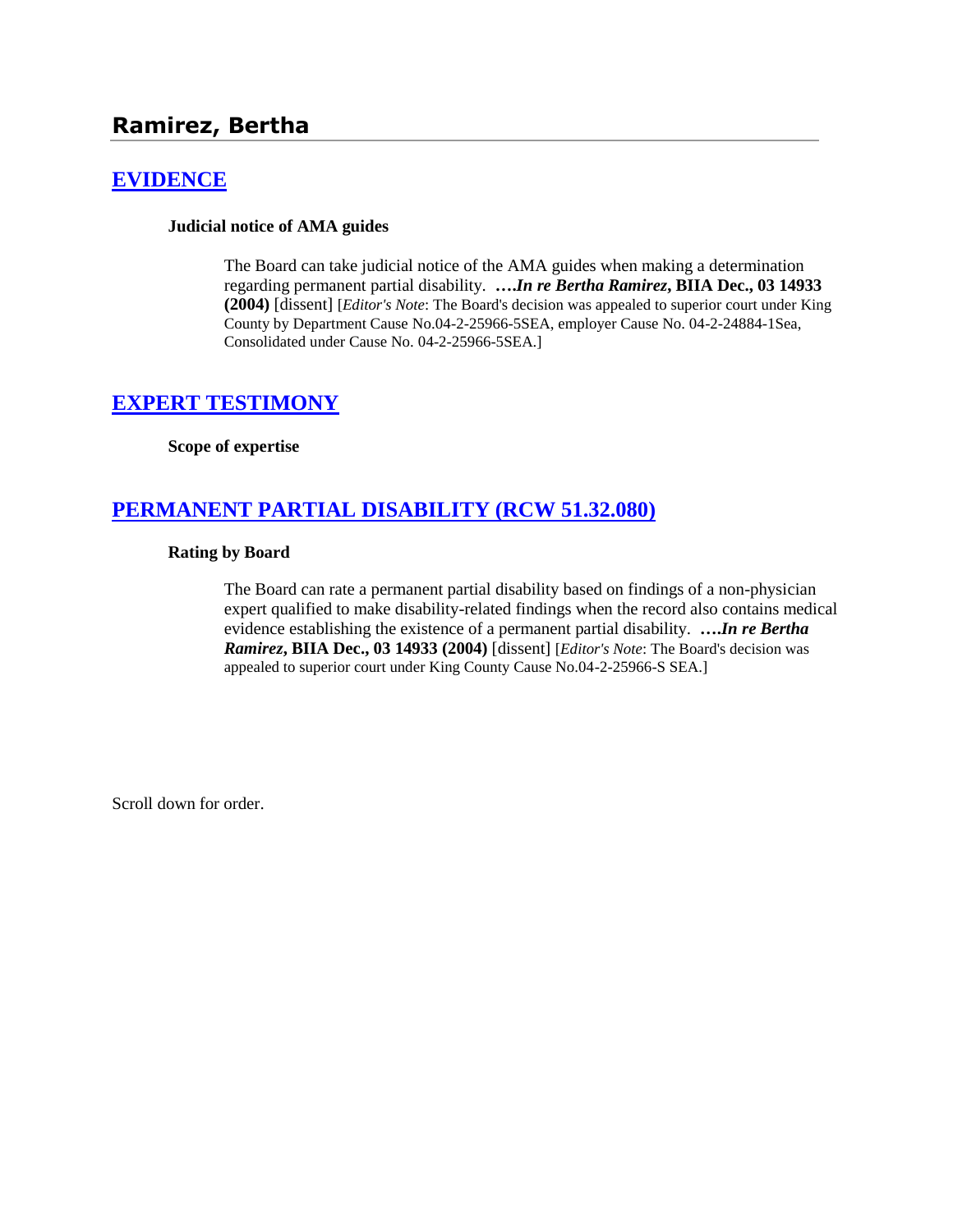## **BEFORE THE BOARD OF INDUSTRIAL INSURANCE APPEALS STATE OF WASHINGTON**

**)**

**IN RE: BERTHA RAMIREZ ) DOCKET NO. 03 14933**

**CLAIM NO. X-712315 ) DECISION AND ORDER**

APPEARANCES:

Claimant, Bertha Ramirez, by Le & Associates, P.S., per Edward K. Le

Employer, Kenney Presbyterian Home, by Comprehensive Risk Management, Inc., per Terry Peterson

Department of Labor and Industries, by The Office of the Attorney General, per Beverly Norwood-Goetz, Assistant

The claimant, Bertha Ramirez, filed an appeal with the Board of Industrial Insurance Appeals on May 13, 2003, from an order of the Department of Labor and Industries dated May 8, 2003. In this order, the Department affirmed as correct its order dated February 24, 2003, in which the Department closed the claim with a permanent partial disability award equivalent to 2 percent of the amputation value of the left leg above the knee joint. Deduction was taken for an overpayment of time loss compensation in the amount of \$2,334.78, and no warrant was issued. The Department order is **REVERSED AND REMANDED**.

# **PRELIMINARY MATTERS**

Pursuant to RCW 51.52.104 and RCW 51.52.106, this matter is before the Board for review and decision on timely Petitions for Review filed by the Department, the employer, and the claimant, to a Proposed Decision and Order issued on February 27, 2004, in which the industrial appeals judge reversed and remanded the order of the Department dated May 8, 2003.

The Board has reviewed the evidentiary rulings in the record of proceedings and finds that no prejudicial error was committed. The rulings are affirmed. The claimant takes issue with evidentiary rulings made in response to certain objections in the deposition of Stan R. Schiff, M.D., Ph.D., a neurologist, concerning his opinions about, or concurrences with, the findings of Theodore J. Becker, Ph.D. The most important of these had to do with whether the doctor agreed with a disability rating made by Dr. Becker. This and other related objections were sustained, disallowing the doctor's responses. Unfortunately, the claimant failed to lay the proper foundation for testimony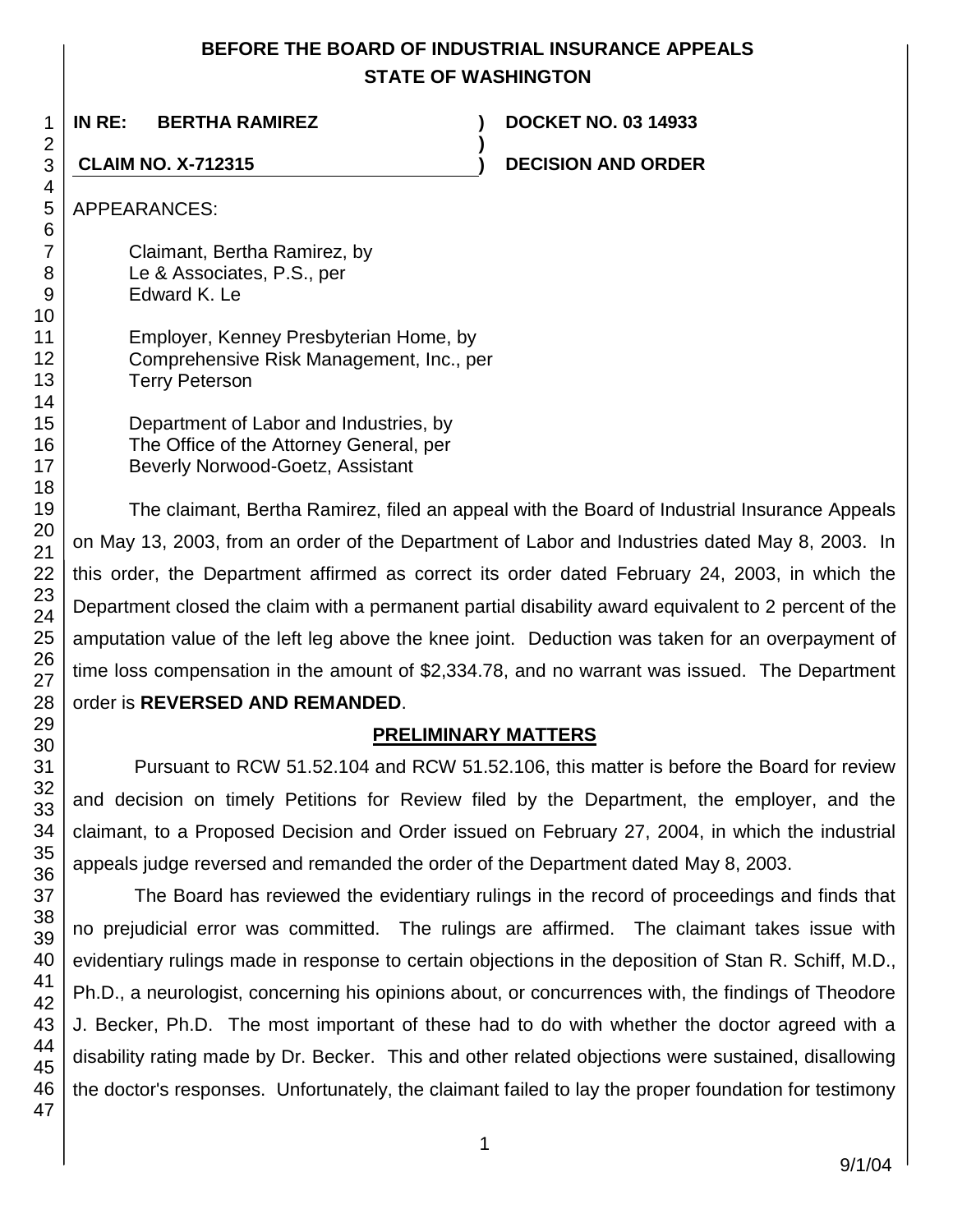about what Dr. Becker found as required by Evidence Rule 703, nor were any questions in the form of a hypothetical question, incorporating testimony to be given by Dr. Becker.

## **DECISION**

The Department of Labor and Industries, the employer, and the claimant petitioned from the Proposed Decision and Order issued on February 27, 2004, in which the industrial appeals judge denied the Department's responsibility for a low back condition as precluded by res judicata; denied the Department's responsibility for a mental health condition; but increased an award for permanent partial disability for a left knee condition from 2 percent to 10 percent, based on the industrial appeals judge's application of the American Medical Association, *Guides to the Evaluation of Permanent Impairment* (hereafter *AMA Guides*) to findings of loss of range of motion of the knee that were part of a performance-based physical capacities evaluation and part of the record. The findings were made by Theodore J. Becker, Ph.D., RPT, (among a number of other designations), on referral from a treating physician. The main thrust of the Department's arguments are that: (1) The claimant failed to make a prima facie case for an increased award for permanent partial disability because she offered no legally competent opinion on the extent of permanent partial disability; (2) By applying the *AMA Guides* and determining a permanent partial disability rating, the industrial appeals judge impermissibly took judicial notice of the *AMA Guides*, since they were not in the record; and, (3) The industrial appeals judge failed to give special consideration to the opinion of the treating physician—the attending surgeon concurred with the Independent Medical Examiners. The employer essentially agreed with the Department's position. Ms. Ramirez takes issue with certain evidentiary rulings, discussed above. Ms. Ramirez also requests a higher award for permanent partial disability. The claimant did not petition from the determination that the back issue was precluded on res judicata grounds, and we agree with the disposition of that issue and on the issue of whether or not the claimant suffered from a mental health condition. We have granted review to deal with the issue of permanent partial disability of Ms. Ramirez's left knee and the evidentiary matters related to it.

On July 28, 2001, Bertha Ramirez, a Spanish-speaking kitchen worker, slipped while descending stairs in the course of her employment and injured her left knee. She came under the care of John E. McDermott, M.D., an orthopedic surgeon, who, in addition to his private practice, consults and examines for the Department. He eventually performed arthroscopic surgery on March 27, 2002, excising a torn lateral meniscus, and found medial plica (roughening) on the patella, which he debrided. Ms. Ramirez underwent physical therapy. At some point, in a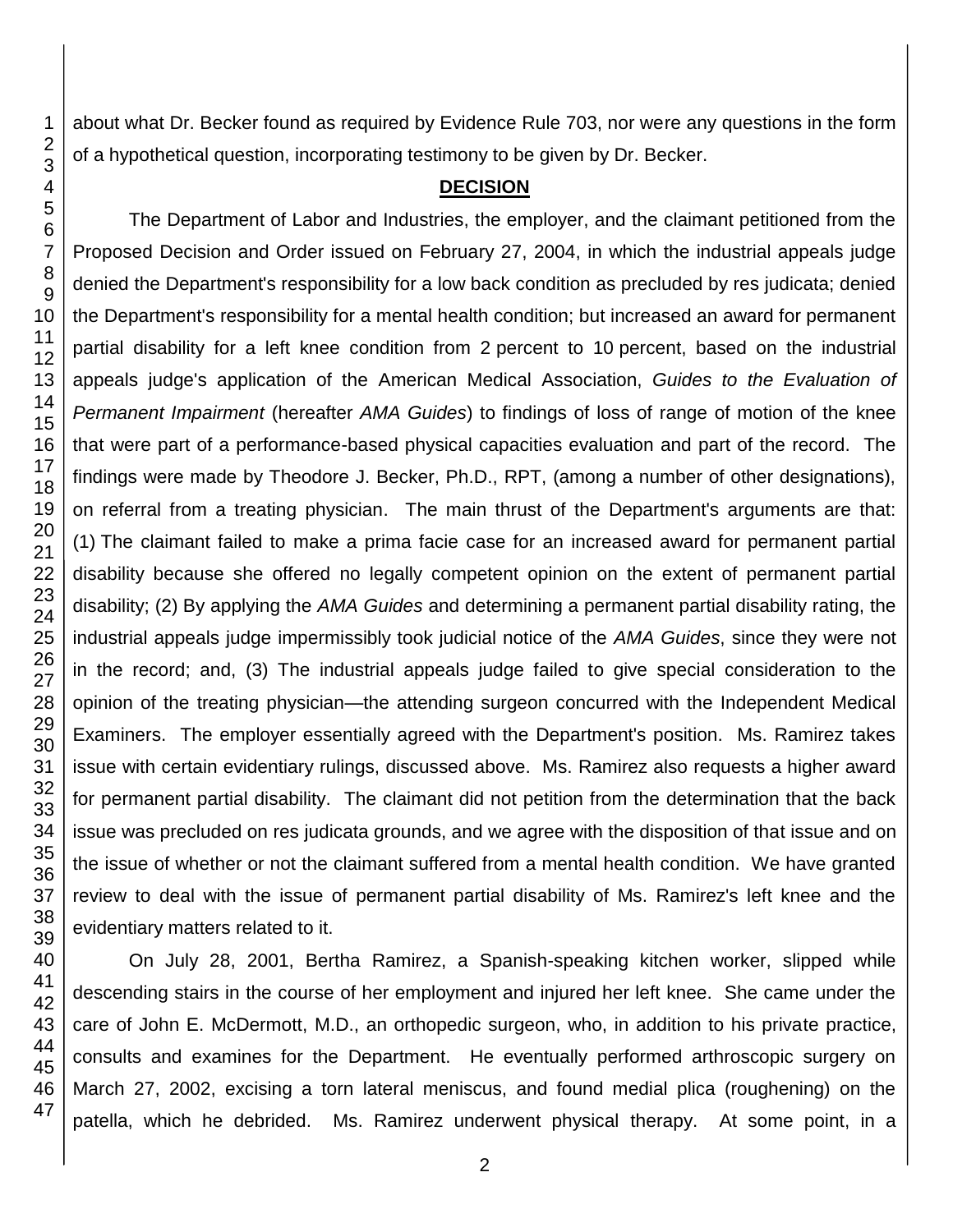1 2 vocational questionnaire, Dr. McDermott recommended that she have a performance-based physical capacities examination (Exhibit No. 18), and also completed an estimate of capacities indicating that Ms. Ramirez should be temporarily restricted in her standing and walking, that she should bend only occasionally, and never squat, kneel, crawl, and, for some reason, never use her arms repetitively. He saw Ms. Ramirez shortly after surgery, but she did not come in again until October 2002, complaining of knee tenderness. He suggested that a rating exam be done.

Ms. Ramirez maintains that as a result of her knee injury, her gait altered and her back became symptomatic. On February 21, 2003, however, the Department issued an order segregating the back condition, and that order was not appealed. As stated above, we agree with our industrial appeals judge that this order became res judicata as to the claimant's alleged back condition, and she is precluded from having it allowed. As far as the mental health condition is concerned, the claimant did not present evidence that she suffered from an industrially caused condition, and she simply failed to make a prima facie case. In fact, a psychiatrist who examined her at her attorney's request, G. Christian Harris, M.D., declined to actually make a psychiatric diagnosis; furthermore, whatever problems he thought Ms. Ramirez had, he did not relate to her work injury. As stated above, we agree with our industrial appeals judge's disposition of these

Bruce E. Bradley, Jr., M.D., an orthopedic surgeon, conducted two Independent Medical Exams four months apart, January 2003 and April 2003, the latter primarily having to do with whether the low back condition was related to the knee injury and its consequences. Dr. Bradley examined range of motion of the knee on both occasions, stating that it was essentially normal. He rated the left lower extremity at 2 percent according the **diagnosis** of meniscectomy, one of the three bases for rating set forth in the *AMA Guides*. Dr. McDermott agreed with the rating.

Theodore J. Becker, Ph.D., has a doctorate in Human Performance and is a Registered Physical Therapist, (as well as CET, CEAS, CDE, CDA, designations which were not explained in the record). He also received a masters degree in sports science and sports medicine. His Curriculum Vitae is Exhibit No. 15 and covers 12 pages. Many pages are taken up in his deposition outlining his achievements, including teaching an annual course for the Association of Disability Evaluating Physicians on impairment ratings. He testified that the Department has asked him to do impairment ratings in the past, and that in certain state and federal cases he has been asked to do so as well. He conducted Ms. Ramirez's performance-based Physical Capacities Evaluation on September 3, 2003, at the request of one of the treating physicians. The examination results are

3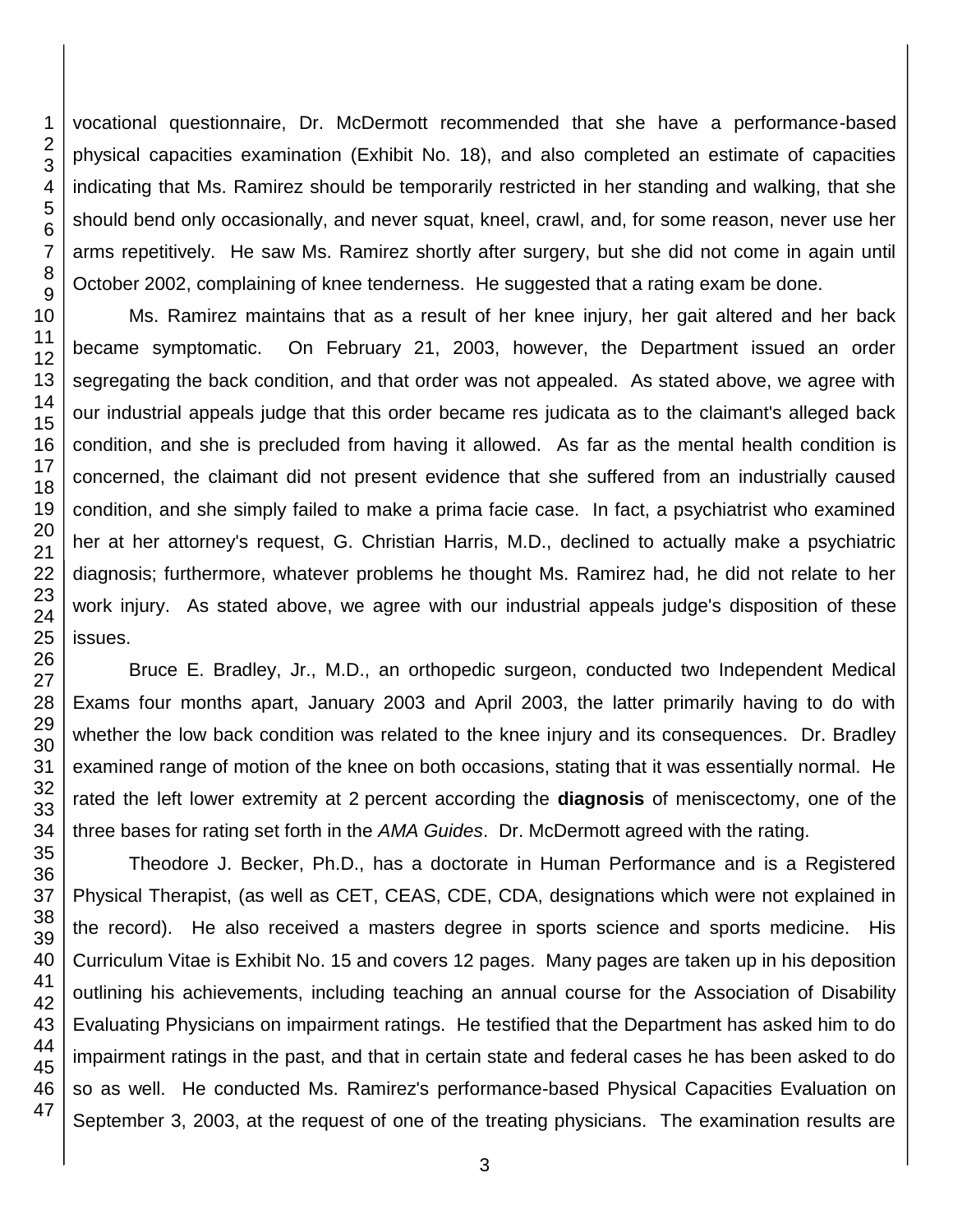set forth in Exhibit No. 13. In the examination, among other things, he found a restricted range of motion of the left knee, specifically flexion, of 27 percent less than expected.

We agree with the Department and the employer, as well as our industrial appeals judge, that Dr. Becker could not rate under the Washington Administrative Code (WACs), statutes, and case law. We feel it is appropriate, however, to rely on the restriction in flexion Dr. Becker found in establishing permanent partial disability, and apply the *AMA Guides* accordingly.

The case law and the Board have recognized that valid expert opinion is not limited to certain degrees or titles, but on training and experience; *e.g. Judd v. Department of Labor and Indus*., 63 Wn. App. (1991); *Goodman v. Boeing Co*. 75, Wn. App. 60 (1994); *Harris v. Robert C. Groth*, M.D., Inc., P.S. 99 Wn.2d, 438 (1983). As stated in *Judd:*

> Whether an expert witness is a licensed physician is an important factor to be taken into consideration, but is not dispositive here for the same reasons it is not dispositive in deciding whether an expert witness who is not a physician may testify in medical negligence cases. *Harris v. Groth*, 99 Wn.2d 438, 439, 663 P.2d 113 (1983) discussed the use of expert testimony in medical negligence cases as it relates to both the standard of care and causation, and held, "nonphysicians, if otherwise qualified, may give expert testimony in a medical malpractice case." It is a matter within the trial court's discretion. Per se limitations on the testimony of otherwise qualified nonphysicians are not in accord with the general trend in the law of evidence, which is away from reliance on formal titles or degrees. *Harris*, at 449. This trend is noted in 5A K. Tegland, Wash. Prac., *Evidence* § 289, at 382-83 (3d ed. 1989):

> The witness need not possess the academic credentials of an expert; practical experience may suffice. Training in a related field or academic background alone may also be sufficient. [ER] 702 states very broadly that the witness may qualify as an expert by virtue of knowledge, skill, experience, training, *or* education.

Accordingly, we accept Dr. Becker's findings, which are certainly within his area of expertise, as expert testimony to be properly considered.

We note that there is a Board decision, *In re Michael McGoff*, BIIA Dec., 90 1897 (1991), in which the Board declined to rate a permanent partial disability based on chiropractic findings, but there was also a question of whether the permanent partial disability issue had been preserved at all—the case was tried as a treatment case; the Petition for Review never really asked for it. There is no mention at all of what the chiropractic findings were, simply that the Board could not accept a chiropractor's opinion of permanent partial disability. To the extent that the *McGoff* decision may conflict with our decision here, it is overruled.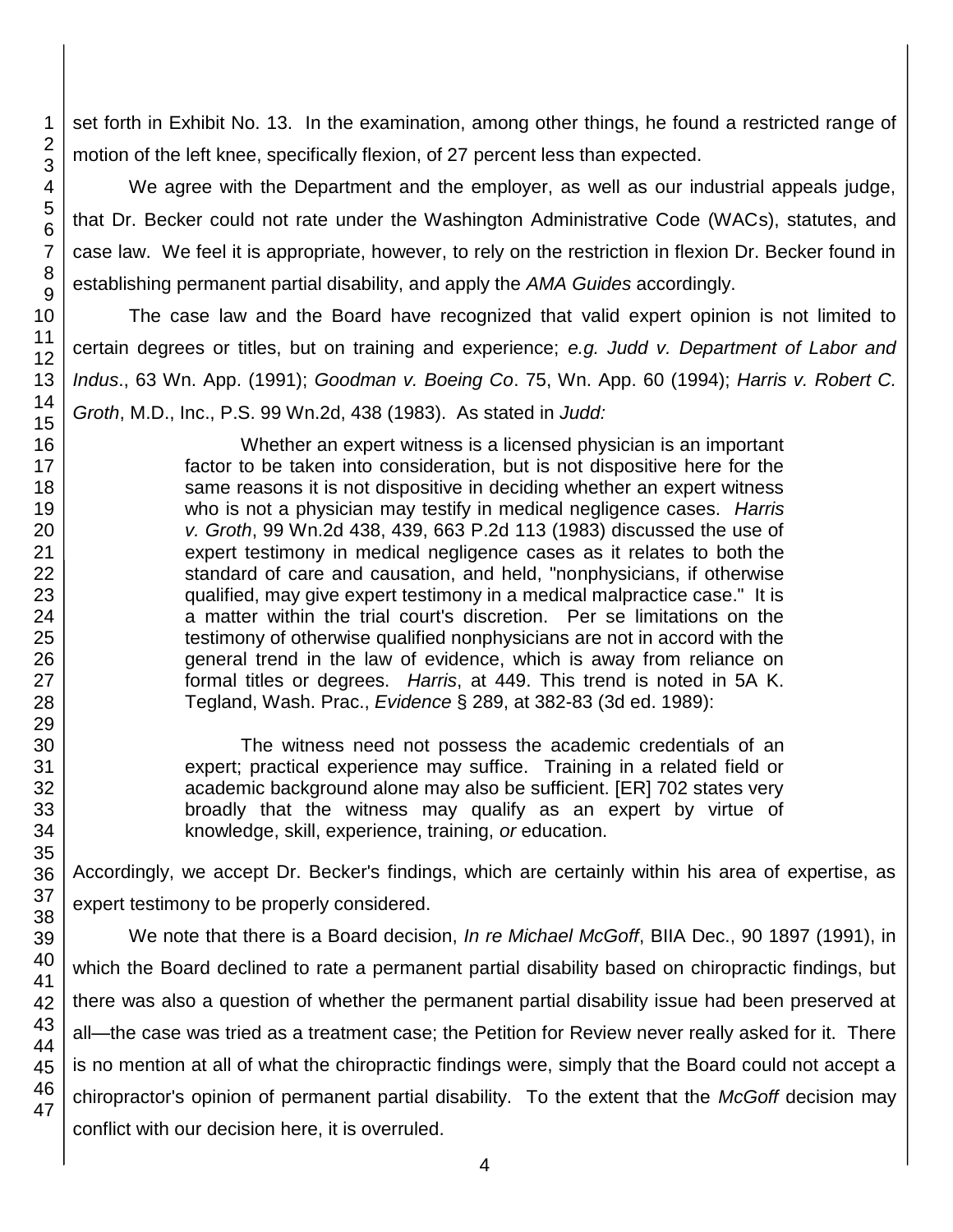$\overline{\phantom{a}}$ 

The Department argues that the industrial appeals judge went outside the record, or impermissibly "noticed" the *AMA Guides* as adjudicative facts. RCW 51.32.080 and the WACs talk about use of a nationally recognized rating method. The WACs make reference to the *AMA Guides* in many places. It can, therefore, be argued that the *AMA Guides* are incorporated into the Act or WACs. It is clear from prior cases that Department policies are replete with references to the *AMA Guides*. Also the recent WAC 296-20-030 that would discount Pain Table No. 18 in the most recent version of the *AMA Guides*, the 5th Edition, implicitly recognizes their use; more telling is WAC 296-20-2015. WAC 296-20-2015 implements a number of things with reference to Independent Medical Exam procedures and ratings, not the least of which is the overview for rating impairment. This describes the basis for different kinds of ratings. For example, specified disabilities are to be rated according to RCW 51.32.080, and ratings for extremities are to be done according to the *AMA Guides*. This simply recognizes what is well-established: at the very least, the *AMA Guides* are regularly used; at most, they are incorporated by reference into the applicable law. We believe the industrial appeals judge properly took judicial notice of them.

The Board has rated permanent partial disability differently from what was specifically testified to, based on the record as a whole, including according to *AMA Guides*; *e.g.*, *In re Donald Woody*, BIIA Dec., 85 1995 (1987); *In re Nanci A. Presley-Holley*, Dckt. No. 02 10829 (December 3, 2003) (in which Table 17 was applied); *In re Tammy A. Cole*, Dckt. No. 00 23978 (February 2002); In re Stengel Bishop, Dckt. No. 87 3967 (October 24, 1989).<sup>1</sup> The only difference here is that we rely on findings (not conclusions) of a nonphysician expert, which we believe to be appropriate in this case for the reasons stated above.

Section 17.2 of the *AMA Guides* provides for three methods of assessment: (1) Anatomic (Nine specific elements including muscle atrophy), (2) Functional (Three specific elements including range of motion, gait derangement, and muscle strength), and (3) Diagnosis based (Including all previous elements and adding others to include meniscectomies). The text specifically states that "In certain situations, diagnosis-based estimates are combined with other methods of assessment." The guidelines further provide that the "evaluator" should first establish a diagnosis and determine whether or not the claimant has reached maximum medical improvement. According to Table 17-2, diagnosis-based impairment ratings cannot be combined with gait derangement, muscle atrophy, muscle strength, or range of motion. Gait derangement ratings require the person to be dependent

<sup>&</sup>lt;sup>1</sup> It should be noted, with reference to the discussion about judicial notice of the AMA Guides, that it is not clear in the Board cases that have applied them whether the different *AMA Guides* provisions applied were in fact part of the record in some way.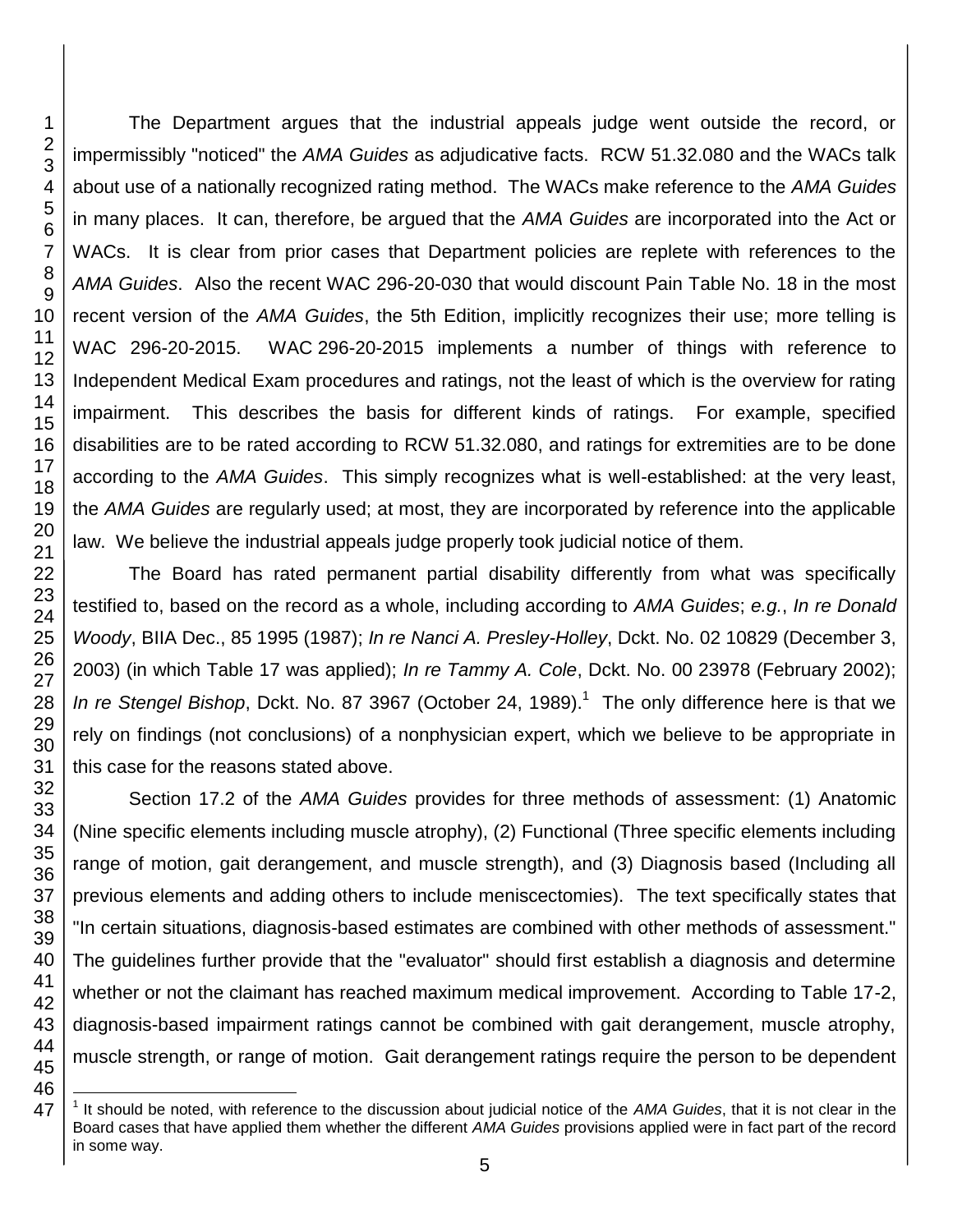upon "assistive devices." The use of functional impairment rating requires documentation such as the measurements used by Dr. Becker. Whether the rating pursuant to the *AMA Guides* should always be applied according to functional loss, not according to the diagnostic or anatomic basis, is not something we decide here; it appears that this is something within the discretion of the expert. On the other hand, we note that the applicable statutes and WACs refer to permanent partial disability as a loss of **function**; *e.g.*, WAC 296-20-210; WAC 296-20-19020, and Board cases also support it; *e.g.*, *Wayne W. Ackerlund*, Dckt. No. 85 4052 (September 8, 1987).

A straightforward application of Table 17-10 for Knee Impairment of the *AMA Guides* and the decrease in range of motion found by Dr. Becker yields 10 percent of the amputation value of the left leg at or above the knee joint with short thigh stump as the permanent partial disability. We arrive at that determination in considering there is the range of expert opinion to choose from in this case. Dr. Bradley, the examiner, measured flexion and extension, but his overall assessment was less detailed than the Physical Capacities Evaluation performed by Dr. Becker. He did find a decreased range of motion of the left knee flexion as compared to the right. He also noted that Ms. Ramirez favored her left knee when performing knee bends. Dr. Bradley did not explain why a diagnosis-based impairment rating was better suited to the claimant's knee condition than the loss of function method. We recognize that both Dr. McDermott and Dr. Bradley found minimal restriction of flexion motion, but these findings were made in a brief office visit in contrast to the hours spent by Dr. Becker in evaluating Ms. Ramirez's functional capacity. Dr. McDermott did not record any measurements at all. Dr. Becker's findings are more consistent with the claimant's testimony about difficulties that she has encountered in using her left lower extremity, which has been confirmed to some extent by her lay witnesses. The evidence supports an increased permanent partial disability award and is consistent with the *AMA Impairment Rating Guidelines*. Since the diagnosis-based impairment is not to be combined with the functional method, the percent rating includes the previous 2 percent meniscectomy rating.

## **FINDINGS OF FACT**

1. On August 23, 2001, Bertha Ramirez filed an application for benefits with the Department of Labor and Industries, alleging that on July 28, 2001, she injured her left knee during the course of her employment with Kenny Presbyterian Home, when she slipped on some stairs. On September 24, 2001, the Department issued an order in which it allowed the claim.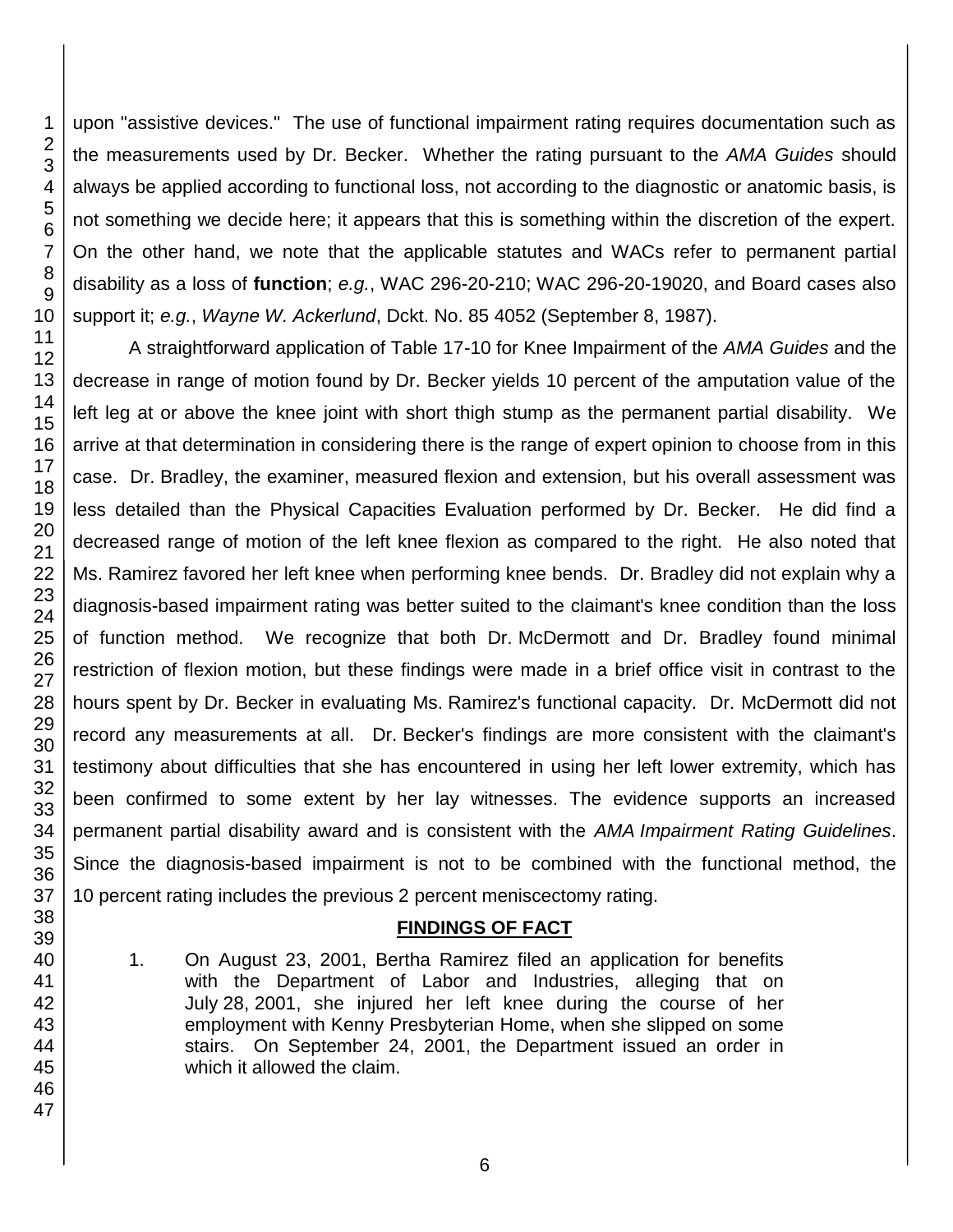Between September 24, 2001 and January 29, 2002, the Department issued various time loss compensation orders. On February 8, 2002, the Department issued an order in which it assessed an over-payment of time loss compensation in the amount of \$2,205.07, on the basis that the claimant had returned to work on September 29, 2001.

On February 21, 2003, the Department issued an order in which it segregated a lumbosacral sprain as unrelated and not the responsibility of the Department. On February 24, 2003, the Department issued an order in which it closed the claim with a permanent partial disability award equivalent to 2 percent of the left leg above the knee joint with short thigh stump and made a deduction for the assessed overpayment. No warrant was issued.

On March 3, 2003, the claimant filed a Notice of Appeal with the Board of Industrial Insurance Appeals to the February 24, 2003 order, but not to the February 21, 2003 order. On March 28, 2003, the Department held the February 24, 2003 order in abeyance, and the Board returned the case to the Department on April 2, 2003. On May 8, 2003, the Department issued an order in which it affirmed its February 24, 2003 order. On May 13, 2004, the claimant filed a Notice of Appeal with the Board, and on June 4, 2003, the Board granted the appeal.

- 2. On July 28, 2001, Bertha Ramirez sustained an industrial injury to her left knee when she slipped on some stairs during the course of her employment with Kenney Presbyterian Home. Her knee condition required medical treatment to include meniscectomy surgery.
- 3. As of May 8, 2003, Bertha Ramirez's left knee condition, proximately caused by the industrial injury of July 28, 2001, had reached maximum medical improvement and was considered fixed and stable. No further medical treatment was necessary.
- 4. As of May 8, 2003, Bertha Ramirez had sustained a permanent partial disability impairment to her left knee equivalent to 10 percent of the amputation value of the left leg above the knee joint with short thigh stump, proximately caused by the industrial injury of July 28, 2001. Her impairment rating was based upon a loss of flexion to only 110 degrees, difficulty with the physical function of her knee, and the meniscectomy surgery.
- 5. As of May 8, 2003, Bertha Ramirez did not have a mental health condition proximately caused or aggravated by her July 28, 2001 industrial injury.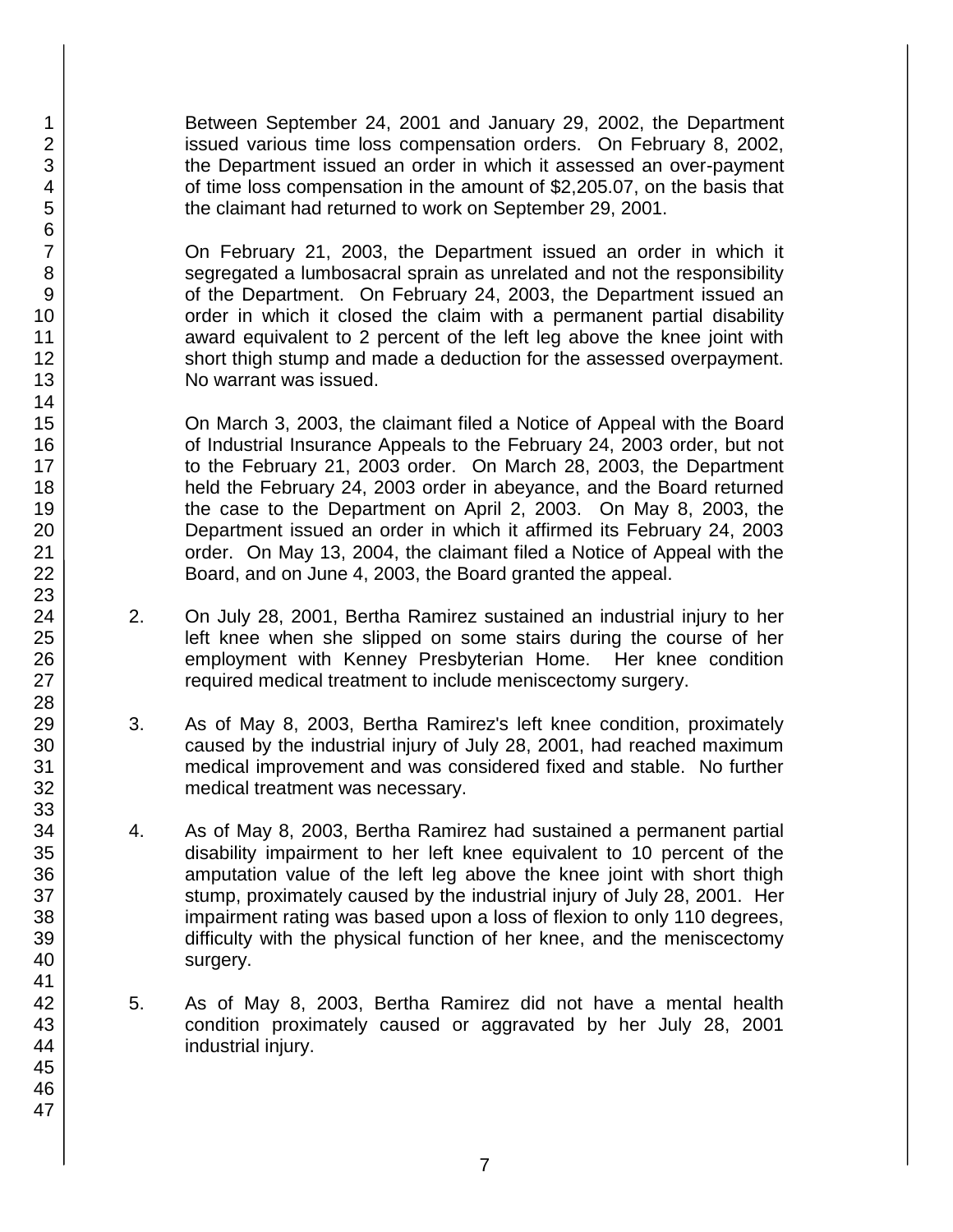- 6. Bertha Ramirez did not protest or appeal the Department order dated February 21, 2003, within 60 days of its communication, that denied responsibility for a low back condition.
- 7. Bertha Ramirez did not protest or appeal the Department order dated February 8, 2002, within 60 days of its communication, in which the Department assessed an overpayment of time loss compensation benefits in the amount of \$2,205.07.

## **CONCLUSIONS OF LAW**

- 1. The Board of Industrial Insurance Appeals has jurisdiction over the parties to and the subject matter of this appeal.
- 2. As of May 8, 2003, Bertha Ramirez's left knee condition, proximately cause by her July 28, 2001 industrial injury, was not in need of further proper and necessary treatment within the meaning of RCW 51.36.010.
- 3. As of May 8, 2003, Bertha Ramirez had sustained a permanent partial disability equivalent to 10 percent of the amputation value of the left leg above the knee joint with short thigh stump, proximately caused by her July 28, 2001 industrial injury, within the meaning of RCW 51.32.080(1).
- 4. The Department orders dated February 8, 2002 and February 21, 2003, are final and binding determinations that the Department correctly assessed an overpayment of time loss compensation benefits in the amount of \$2,205.07, and that the Department is not responsible for a lumbosacral strain of the claimant's low back. The doctrine of res judicata precludes the claimant from challenging the overpayment assessment or establishing responsibility for the low back condition in this appeal.
- 5. The Department order dated May 8, 2003, is incorrect and is reversed. The claim is remanded to the Department with direction to issue an order paying the claimant a permanent partial disability award equivalent to 10 percent of the amputation value of the claimant's left leg above the knee joint with short thigh stump, less previous award and less any balance on the overpayment assessment, segregating any mental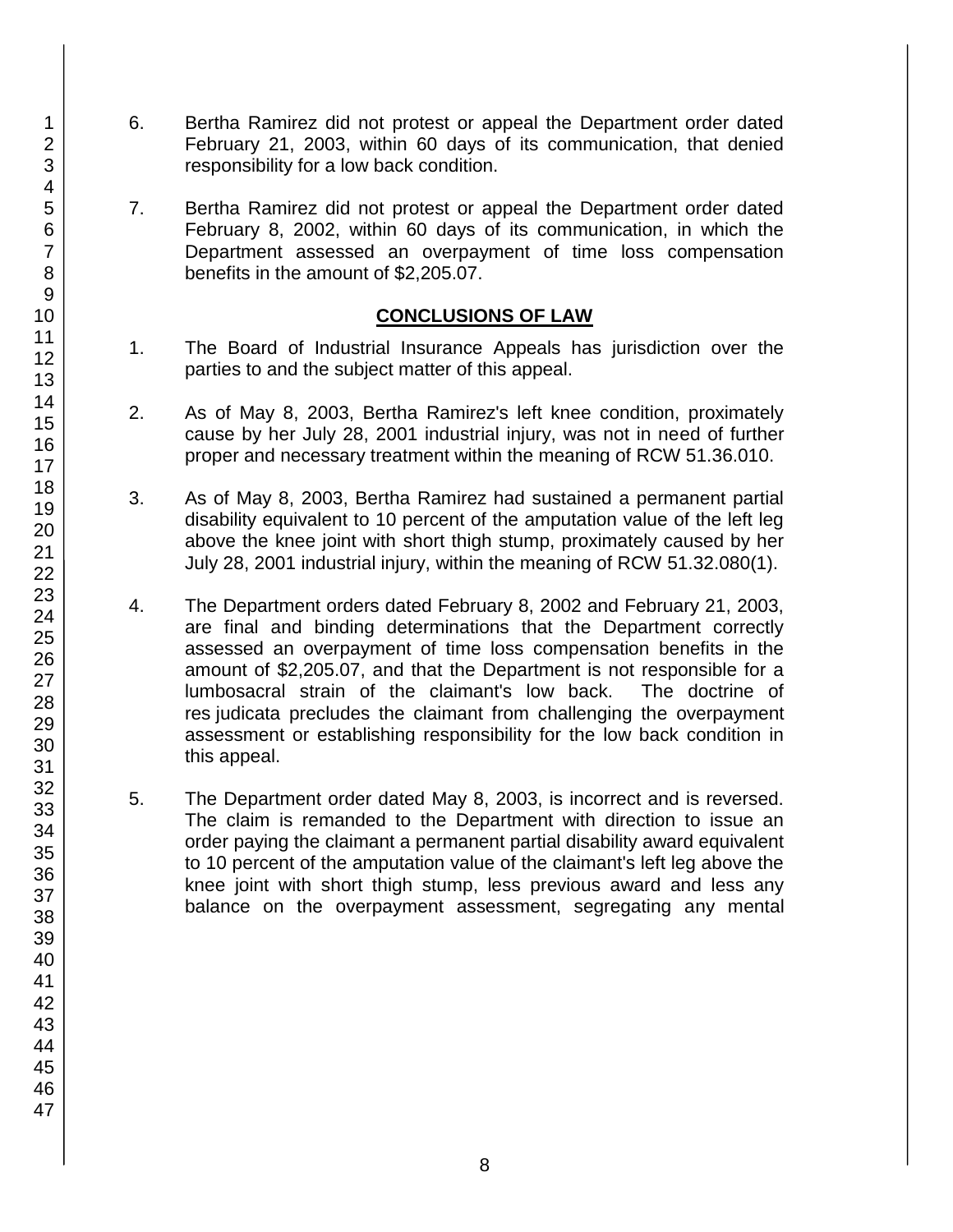health condition of the claimant as not related or aggravated by the industrial injury of July 28, 2001, and not the responsibility of the Department, and to thereafter close the claim.

### It is so **ORDERED.**

Dated this 1st day of September, 2004.

#### BOARD OF INDUSTRIAL INSURANCE APPEALS

/s/\_\_\_\_\_\_\_\_\_\_\_\_\_\_\_\_\_\_\_\_\_\_\_\_\_\_\_\_\_\_\_\_\_\_\_\_\_\_\_\_ THOMAS E. EGAN Chairperson

/s/\_\_\_\_\_\_\_\_\_\_\_\_\_\_\_\_\_\_\_\_\_\_\_\_\_\_\_\_\_\_\_\_\_\_\_\_\_\_\_\_

FRANK E. FENNERTY, JR. Member

#### **DISSENT**

I find the Department's Petition for Review persuasive, and respectfully dissent from the decision of the majority. The Department's rating was based on the opinion of Dr. Bradley, an experienced examiner who saw the claimant twice, supported by the opinion of the attending physician who performed a meniscectomy and noted that the claimant had only a tiny meniscal tear. While I respect the ability of Dr. Becker, it is clear that Dr. Bradley observed evidence of non-organic responses, including Waddell's signs, and, as a physician, was in the best position to apply the *AMA Guides* to this case.

The *AMA Guides* give a choice of three alternative methods to use in rating a knee impairment, such as involved here. Choice of the method to be used is clearly a medical decision. The *AMA Guides*, indeed, specify that the examining physician shall choose the method "that gives the most clinically accurate impairment rating." Involving, as it does, multiple considerations, this relegation of the choice to a physician making a clinical evaluation is wholly appropriate. While an industrial appeals judge may select a rating that is between two ratings given by physicians, I do not believe it is proper for the judge or the Board to make the judgment here. Neither the rating given by the Board **nor** the choice by the Board of rating method from the *AMA Guides* was supported by any physician, and was contrary to the decision of the examining physician, a